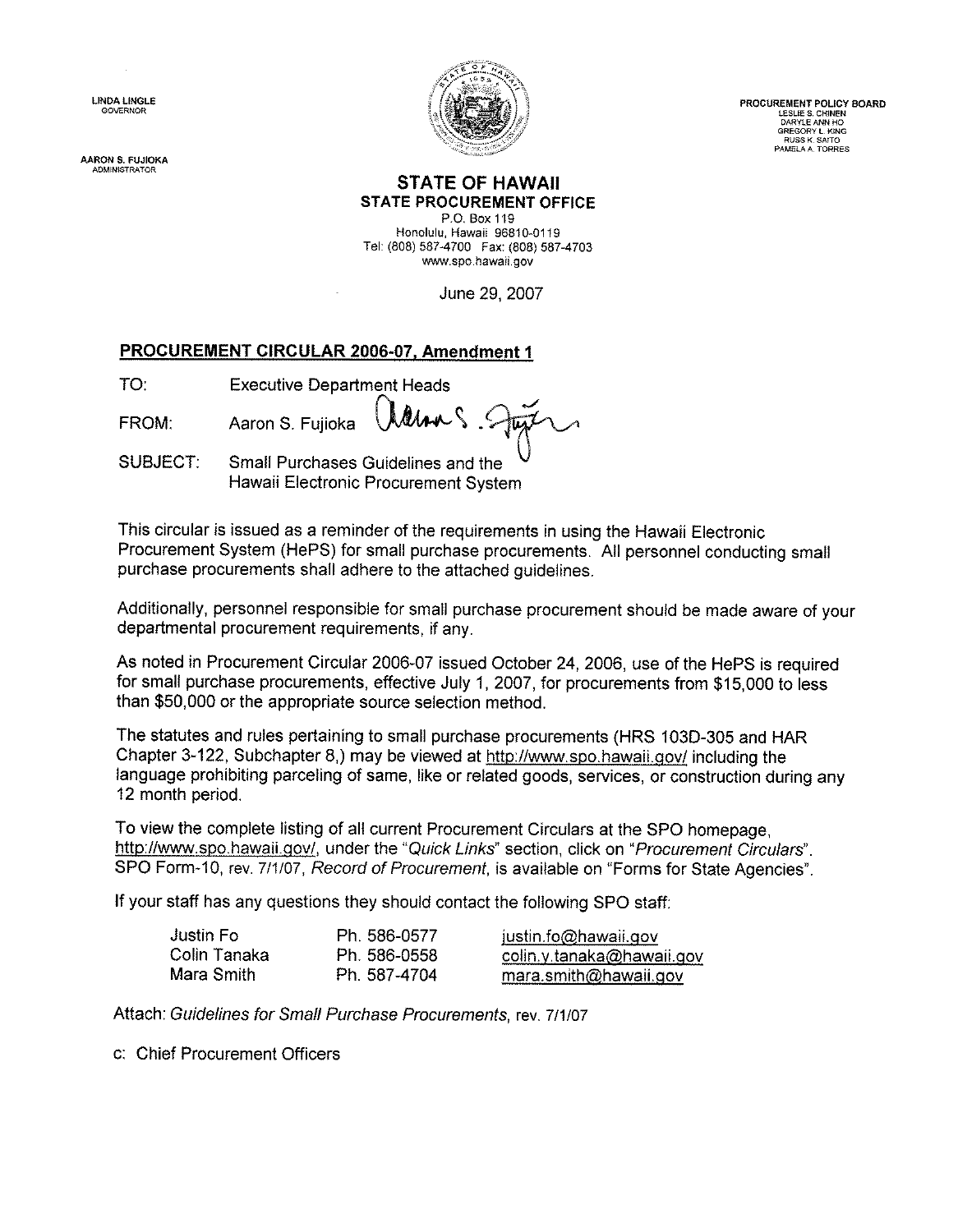# **STATE PROCUREMENT OFFICE GUIDELINES** FOR SMALL PURCHASE PROCUREMENTS

Rev. July 1, 2007

### **A. Application**

These guidelines apply to small purchase procurements to request for quotes (RFQ), and do not apply to purchases made in accordance with:

- 1. SPO Price and Vendor lists;
- 2. \*Exemptions from HRS Chapter 103D, pursuant to HRS §103D-102 (contains listing of exemptions) or HAR Chapter 3-120, *Exhibit A-Procurements Exempt From Chapter 103D*;
- 3. \*HAR Chapter 3-122, *Procurements Approved For Sole Source*;
- 4. \*Emergency procurements (HRS §103D-307) less than \$50,000; and
- 5. \*Sole Source procurements (HRS §103D-306) less than \$50,000

Note:

- Items 4 and 5 above shall use SPO Form-10, *Record of Procurement*, rev. 7/1/07, as documentation.
- \*Awards shall be posted on the Procurement Reporting System (PRS), pursuant to Procurement Circular 2006-01, or as amended.

Purchases made using a purchase order or pCard shall annotate the appropriate number (i.e. SPO Price/Vendor List, exemption, or sole source number) on the purchase order or pCard receipt or statement for documentation purposes.

### **B. Goods, Services, and Construction: Under \$5,000**

- 1. Adequate and reasonable competition is recommended;
- 2. Award shall be made to the lowest responsive, responsible offeror; or
- 3. When award to the lowest responsive, responsible offer is not practicable, award may be made to the vendor whose offer provides the best value to the State.
- 4. SPO Form-10 and Form-10A are optional.

### **C. Goods, Services, and Construction: \$5,000 to less than \$15,000**

- 1. Obtain a minimum of three (3) quotations (i.e. phone, fax, etc.).
	- a. Furnish the same description or specifications to each vendor; and
	- b. Document the offers received on SPO-10, Part B.
	- c. If unable to obtain three (3) quotes due to insufficient sources, sole source, or emergency, etc., document on SPO-10, Part C.
- 2. Award shall be made to the lowest responsive, responsible offeror; or
- 3. When award to the lowest responsive, responsible offer is not practicable, award may be made to the vendor whose offer provides the best value to the State, and shall be documented on SPO-10, Part D.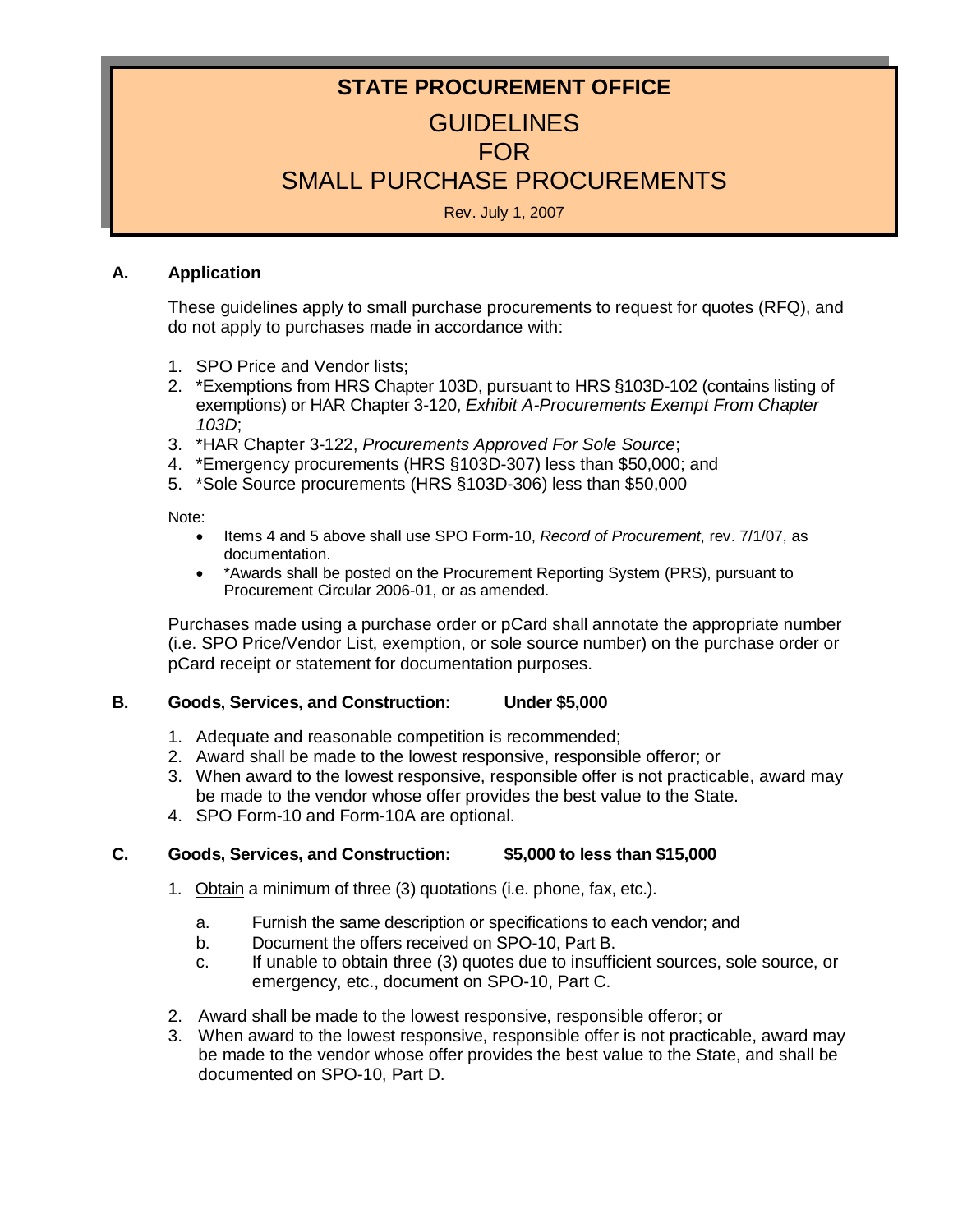### **D. Goods, Services, and Construction: \$15,000 to less than \$50,000**

Solicitations shall be conducted on the Hawaii Electronic Procurement System (HePS).

- 1. Solicitations will utilize the HePS *PO Summary Report* as documentation; SPO Form-10 and 10A are not required.
- 2. Award shall be made to the lowest responsive, responsible offeror; or
- 3. When award to the lowest responsive, responsible offer is not practicable, award may be made to the vendor whose offer provides the best value to the State and documented on the HePS *PO Summary Report.*
- 4. Obtain compliance document (i.e. Hawaii Compliance Express (HCE)) to verify vendor compliance with statutes. (Ref: Procurement Circular 2005-04, Amend 3)

When the HePS is not utilized, agencies shall use the appropriate source selection methods as follows:

> HRS 103D-302, Competitive Sealed Bidding (Invitation for Bids) HRS 103D-303, Competitive Sealed Proposals (Request for Proposals) HRS 103D-304, Procurement of Professional Services HRS 103D-306, Sole Source Procurement HRS 103D-307, Emergency Procurement

The statutes and rules pertaining to small purchase procurements in HAR Chapter 3-122, Subchapter 8 and HRS 103D-305, may be viewed at http://www.spo.hawaii.gov/, including the following definitions:

#### HAR §3-122-1 states:

"**Best value**" means the most advantageous offer determined by evaluating and comparing all relevant criteria in addition to price so that the offer meeting the overall combination that best serves the State is selected. These criteria may include, in addition to others, the total cost of ownership, performance history of the vendor, quality of goods, services, or construction, delivery, and proposed technical performance.

#### HAR §3-122- 73 provides:

"**Adequate and reasonable competition**" means the amount of vendors solicited based upon the number of vendors available and the value or price of the goods, service, or construction. Because of the variations in circumstances, it is not possible to define what is adequate and reasonable competition for every small procurement. However, in general, the more vendors there are that can meet the needs of the agency, or the higher the price of the goods, services, or construction, then a greater number of vendors should be solicited.

#### HAR §3-131-1 states:

"**Parceling**" means the artificial division or intentional division of a purchase of same, like, or related items of goods, services, or construction into several purchases or smaller quantities, in order to evade the statutory competitive [bidding] requirements.

Departments may impose stricter requirements in its departmental small purchase procedures, e.g. to require written quotes at lower dollar limits. Additionally, departments may create their own forms similar to SPO Form–10 and Form-10A, provided the entries on the departmental form are similar to the SPO forms. Copies of the SPO forms are available from the State Procurement Office website at www.spo.hawaii.gov, and click on '*Forms for State Agencies'*.